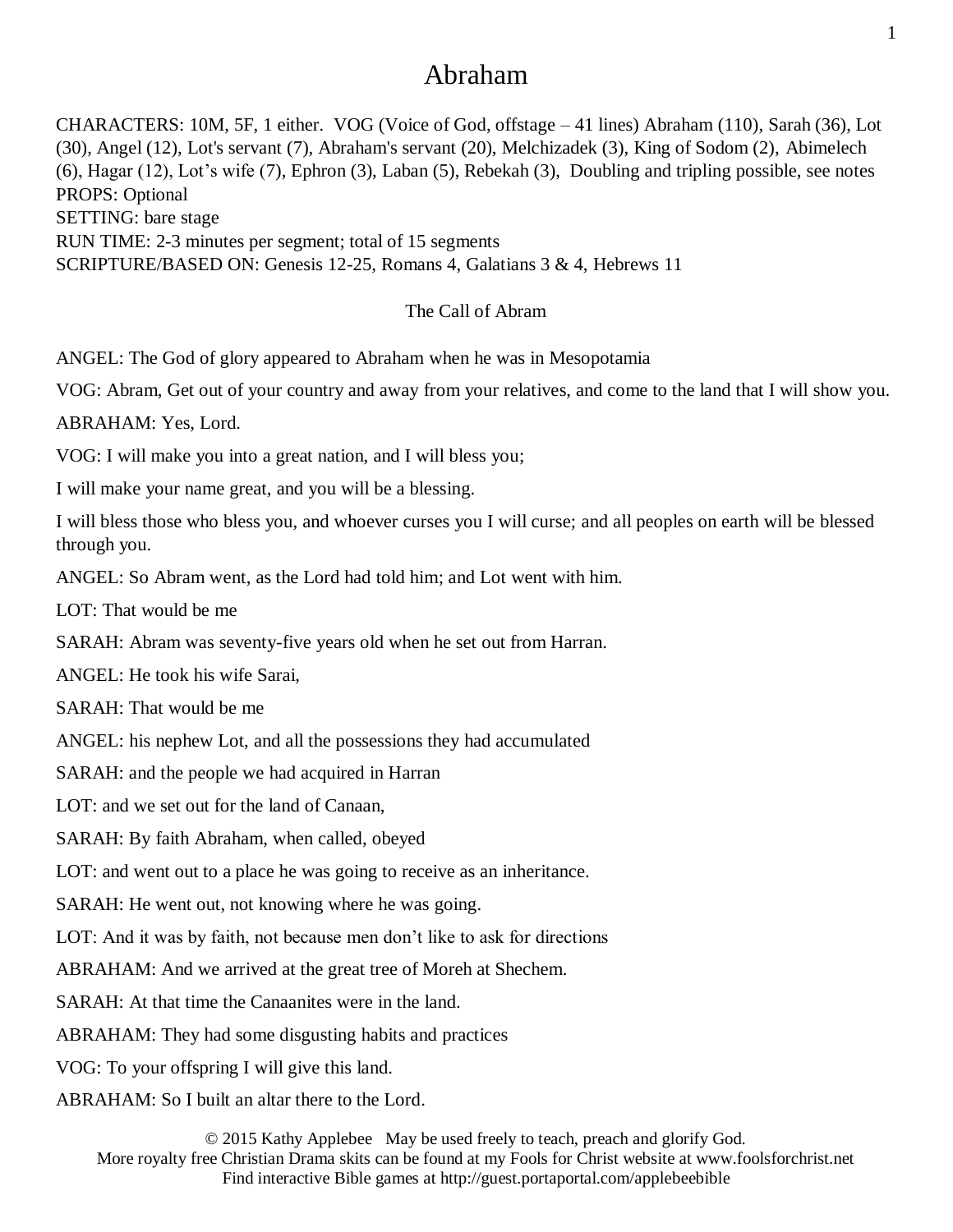SARAH: Everywhere we went, Abram built an altar to the Lord and called on the name of the Lord.

ABRAHAM: By faith I stayed as a foreigner in the land of promise,

SARAH: living in tents like foreigners and temporary residents on the earth

ABRAHAM: Because I was looking forward to the city that has foundations,

whose architect and builder is God.

LOT: If Uncle Abram had been thinking about where we came from, he could have gone back.

ABRAHAM: But I desired a better place—a heavenly one.

VOG: Therefore I, God, am not ashamed to be called his God, for He has prepared a city for Abraham and all who live on Earth as temporary residents.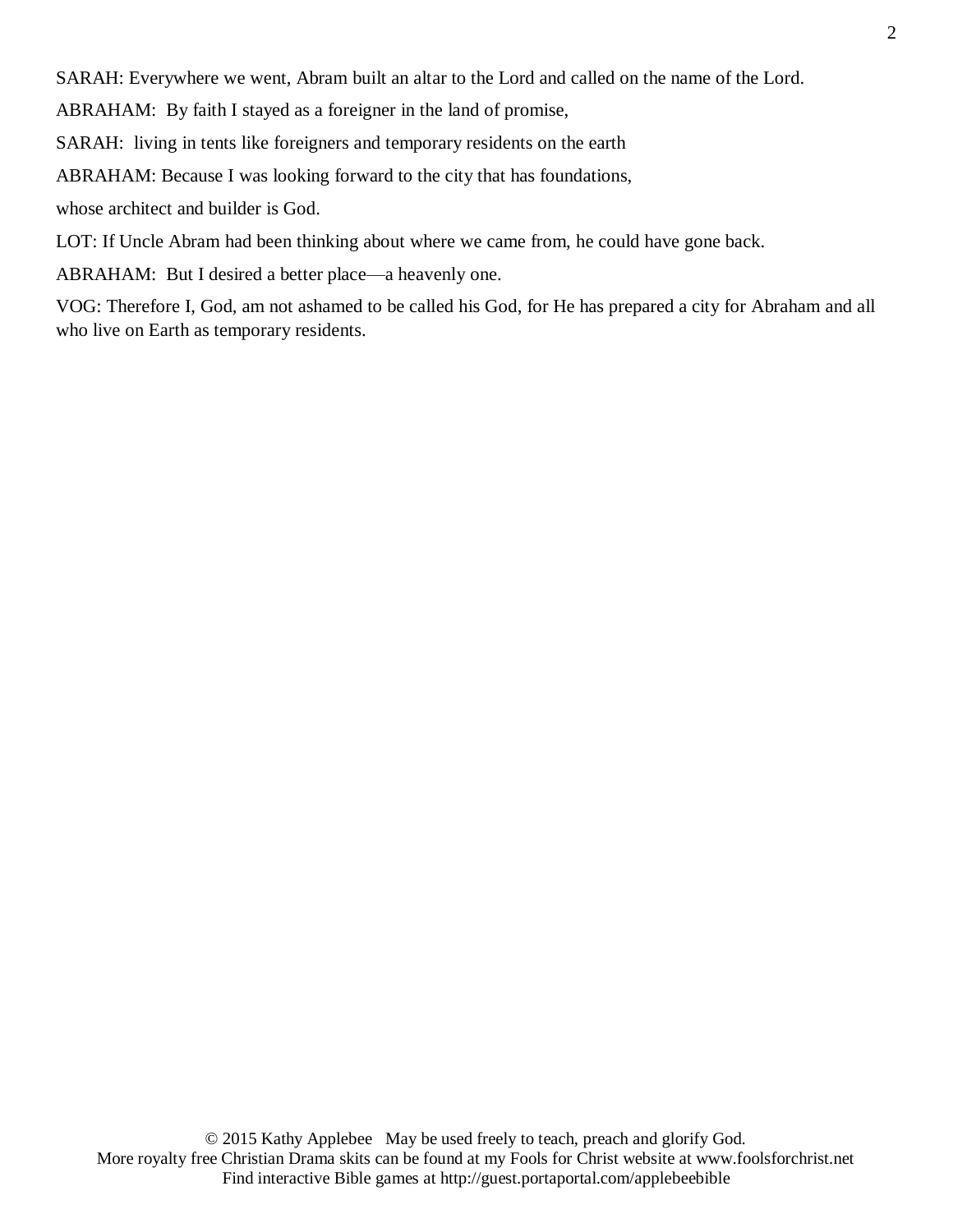# Abram in Egypt

ANGEL: Now there was a famine in the land.

LOT: That means there's not much food.

SARAH: Abram went down to Egypt to live there for a while because the famine was severe.

LOT: Food was very scarce.

ABRAHAM: Sarai, I know what a beautiful woman you are.

SARAH: I could have won Miss Ur of the Chaldees if we'd stayed in Mesopotamia.

ABRAHAM: When the Egyptians see you, they will kill me but will let you live.

SARAH: That's awful!

ABRAHAM: So say you are my sister, so that I will be treated well for your sake and my life will be spared because of you.

PHARAOH'S OFFICIAL: Pharaoh, you should see this Sarai – she's gorgeous

PHARAOH: Who is she?

PHARAOH'S OFFICIAL: The sister of Abram the wanderer.

PHARAOH: Bring her to my palace. Give Abram a bunch of presents.

PHARAOH'S OFFICIAL: Like what?

PHARAOH: Sheep and cattle, male and female donkeys, ummmm ...

PHARAOH'S OFFICIAL: male and female servants?

PHARAOH: Great idea. And throw in a few camels.

LOT: But the Lord inflicted serious diseases on Pharaoh and his household because of Abram's wife Sarai.

PHARAOH: What have you done to me? Why didn't you tell me she was your wife?

PHARAOH'S OFFICIAL: You lied!

PHARAOH: Take Sarai and get out of town.

PHARAOH'S OFFICIAL: Scram!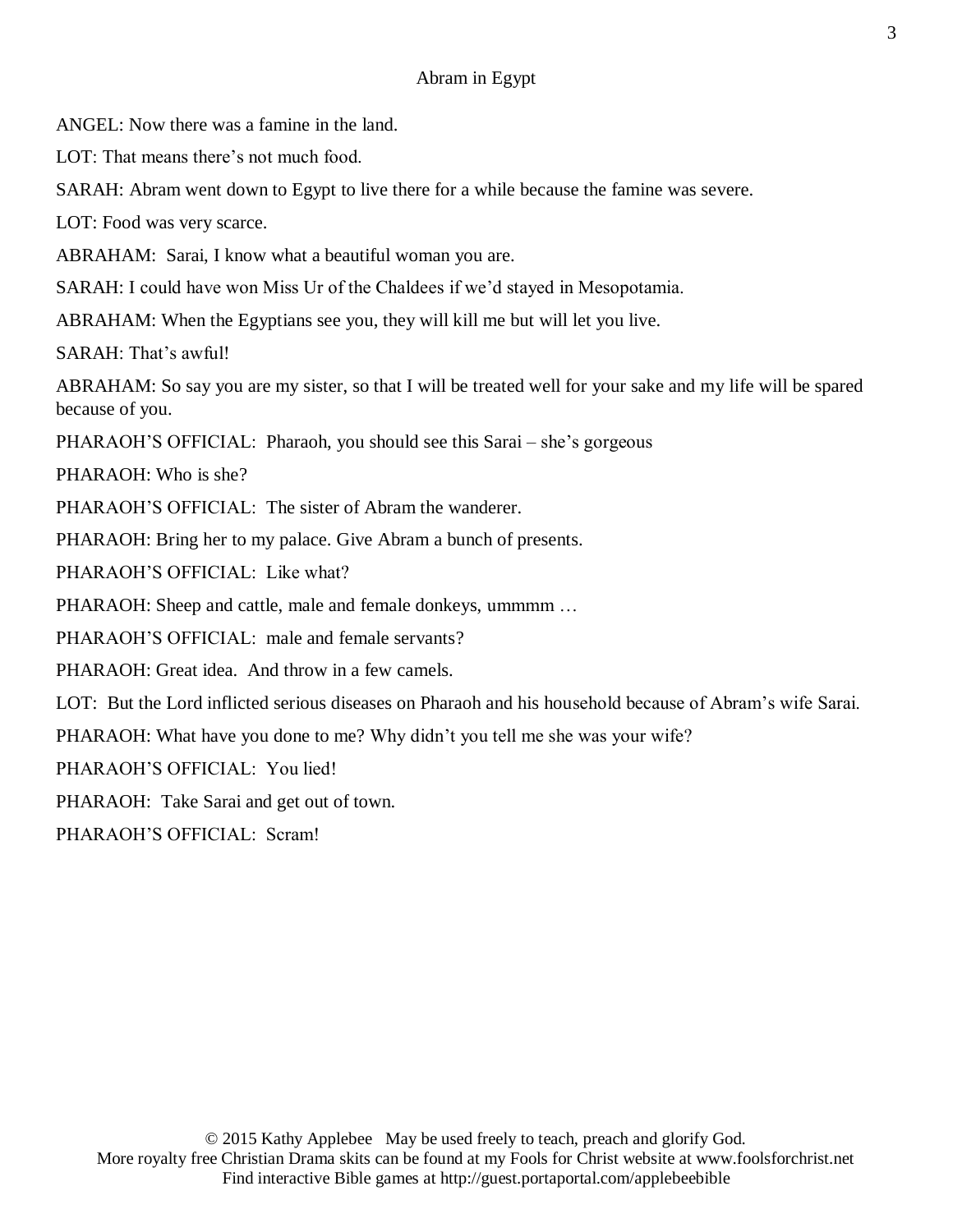# Abram and Lot Separate

ANGEL: Abram left Egypt a rich man, wealthy in livestock and in silver and gold.

ABRAHAM: I traveled from place to place until he came to Bethel, where I first built an altar.

LOT: There Abram called on the name of the Lord.

SARAH: But Abram and Lot's herdsmen quarreled.

LOT'S SERVANT: There's not enough room for all of us. Get lost.

ABRAHAM'S SERVANT: Abram's the big guy here, you guys get lost.

ABRAHAM: Let's not have any quarreling between you and me, or between your herders and mine, for we are close relatives. Let's split up.

LOT: How?

ABRAHAM: If you go to the left, I'll go to the right; if you go to the right, I'll go to the left.

SARAH: Lot looked around and saw that the Jordan plain near Sodom was like the garden of the Lord.

LOT: I'll go east to Sodom. Bye!

SARAH: Abram! That Lot took the best part of the land.

ABRAHAM: Not really. The people there are wicked and sin greatly against the Lord.

VOG: Look around from where you are, to the north and south, to the east and west.

All the land that you see I will give to you and your offspring forever.

I will make your offspring like the dust of the earth, so that if anyone could count the dust, then your offspring could be counted.

SARAH: So we went back to live near the great trees of Mamre at Hebron.

ABRAHAM: There I built an altar to the Lord.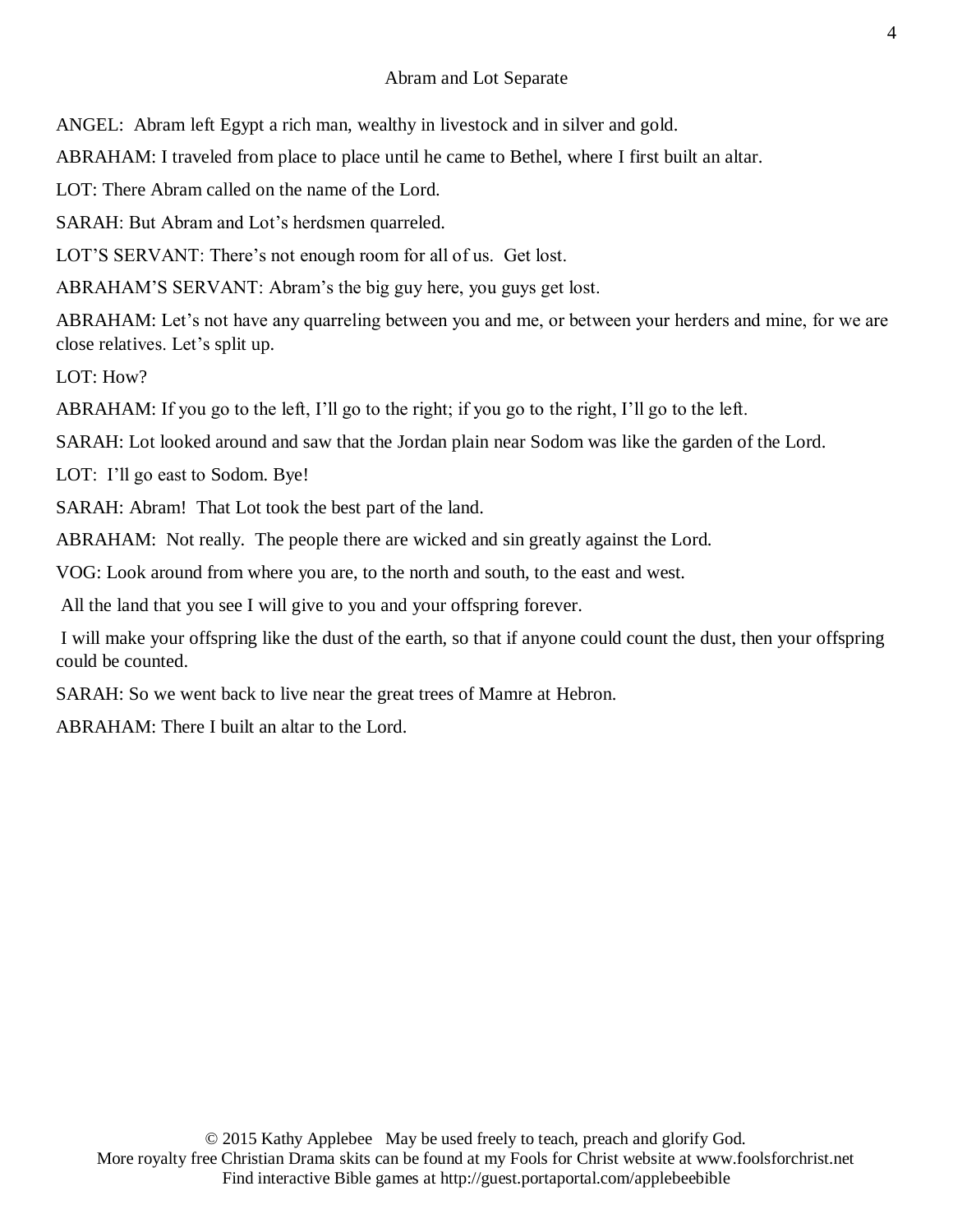LOT'S SERVANT: *(rushing, out of breath)* Abram! Lot and all he owns has been carried off!

ABRAHAM: What happened?

LOT'S SERVANT: The king of Sodom and his allies rebelled against King Kedorlaomer so he and his allies declared war on Sodom, Gomorrah, and all those guys.

ABRAHAM: *(to ABRAHAM'S SERVANT)* Call out the 318 trained men born in his household, we're going to rescue Lot.

LOT'S SERVANT: Yes!

ABRAHAM: Go rally my allies Aner, Eshkol and Mamre

LOT'S SERVANT: Yes, Sir.

ABRAHAM: Abram launched a surprise attack at night.

ABRAHAM'S SERVANT: He beat King Kedorlaomer and company.

LOT'S SERVANT: He recovered all the goods and brought back his relative Lot and his possessions.

SARAH: together with the women and the other people.

MELCHIZEDEK: Blessed be Abram by God Most High, Creator of heaven and earth. And praise be to God Most High, who delivered your enemies into your hand.

ABRAHAM: Who are you?

MELCHIZEDEK: A mystery, without father, mother, or genealogy, having neither beginning of days nor end of life Melchizedek, I am Melchizedek, a priest of the Most High God.

ABRAHAM: What does your name mean?

MELCHIZEDEK: king of righteousness. I am also king of Salem, meaning king of peace. I remain a priest forever.

ABRAHAM: Please, take a tithe, a tenth of all I have.

ABRAHAM: The king of Sodom said to Abram

KING SODOM: Give me the people and keep the goods for yourself.

ABRAHAM: I have sworn an oath to the Lord, God Most High, Creator of heaven and earth, that I will accept nothing belonging to you, not even a thread or the strap of a sandal

KING SODOM: Why not?

ABRAHAM: So that you will never be able to say that you made me rich. It is the Lord God most High who blesses me.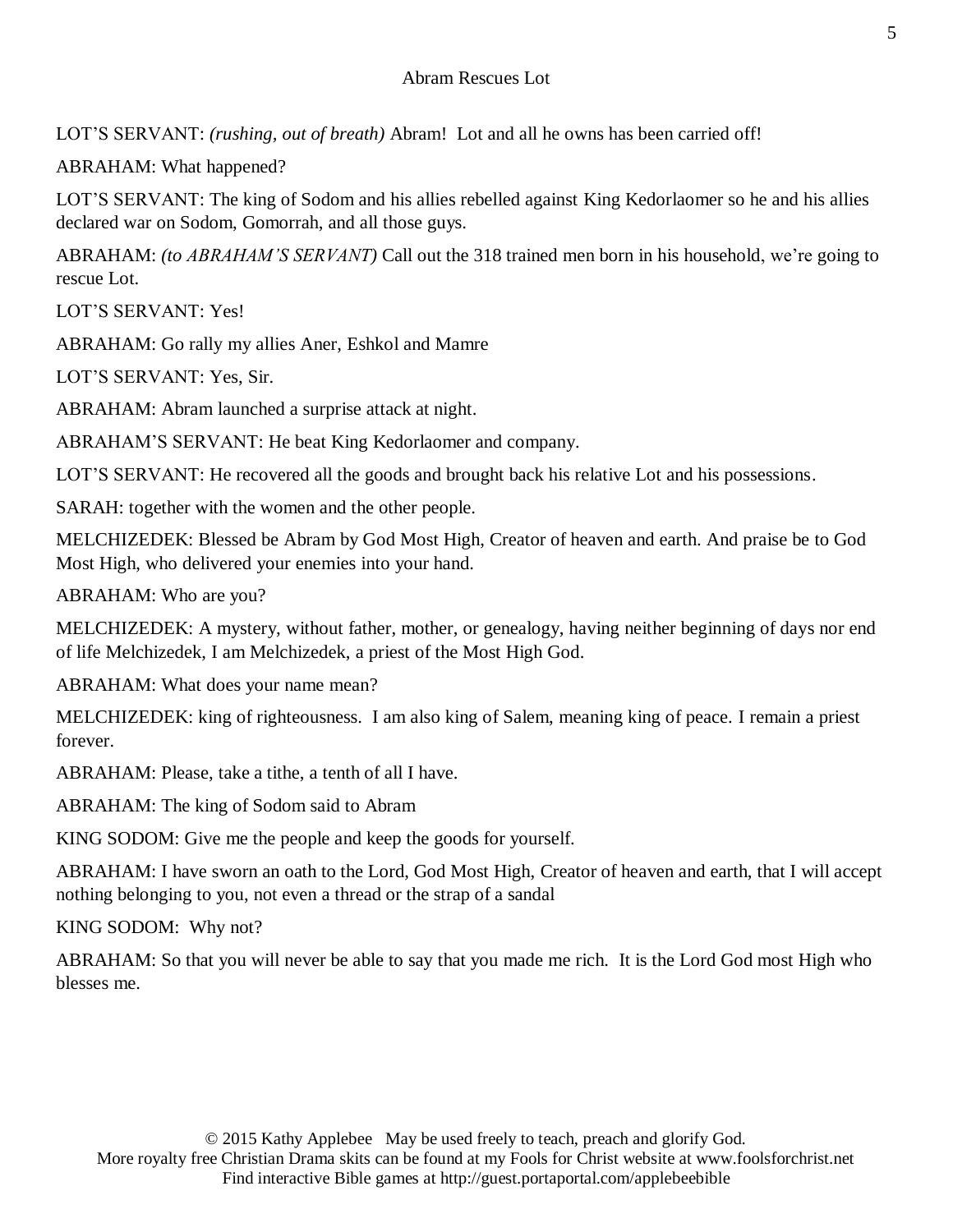### The Lord's Covenant with Abram

VOG: Do not be afraid, Abram. I am your shield, your very great reward.

ABRAHAM: Sovereign Lord, what can you give me since I remain childless and the one who will inherit my estate is a servant, Eliezer of Damascus?

VOG: This man will not be your heir, but a son who is your own flesh and blood will be your heir. Look up at the sky and count the stars.

ABRAHAM: Impossible. There are too many.

VOG: So shall your offspring be.

ABRAHAM: I believe you, Lord, even though I am old and Sarai as well.

VOG: I credit that belief as righteousness, a righteousness that comes by faith.

ABRAHAM: I know you are a God who gives life to the dead and calls things into existence that do not exist.

VOG: You do not waver in unbelief, that is good, my friend.

ABRAHAM: I am fully convinced that what You promised, You are also able to perform.

VOG: The righteous will live by a faith such as yours. I am the Lord, who brought you out of Ur of the Chaldeans to give you this land to take possession of it.

VOG: Know for certain that for four hundred years your descendants will be strangers in a country not their own and that they will be enslaved and mistreated there.

ABRAHAM: But you will help them?

VOG: I will punish the nation they serve as slaves, and afterward they will come out with great possessions.

ABRAHAM: Thank you.

VOG: You, however, will go to your ancestors in peace and be buried at a good old age. In the fourth generation your descendants will come back here.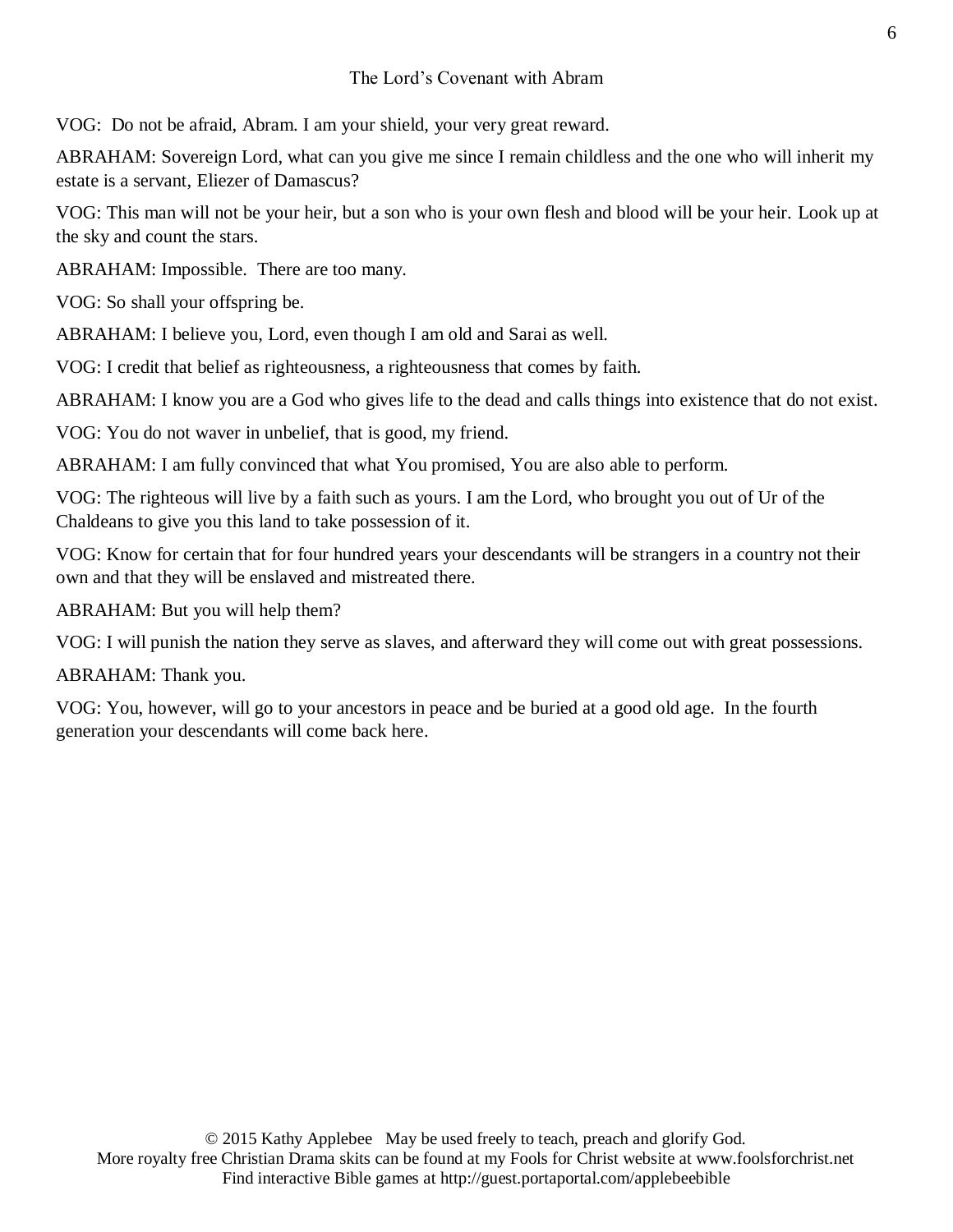SARAH: We have been here ten years.

ABRAHAM: Yes. I'm 86 years old.

SARAH: The Lord has kept me from having children. Go, have children by my slave Hagar;

HAGAR: That would be me.

SARAH: perhaps I can build a family through her.

ABRAHAM: Once Hagar was pregnant, she copped an attitude. Sarai was upset.

SARAH: You are responsible for the wrong I am suffering. I put my slave in your arms, and now that she knows she is pregnant, she despises me. May the Lord judge between you and me.

ABRAHAM: Your slave is in your hands. Do with her whatever you think best.

HAGAR: Sarai mistreated me so I fled to a spring in the desert.

ANGEL: Hagar, slave of Sarai, where have you come from, and where are you going?

HAGAR: I'm running away from my mistress Sarai.

ANGEL: Go back to your mistress and submit to her.

HAGAR: She's mean!

ANGEL: God will increase your descendants so much that they will be too numerous to count.

You will give birth to a son. Name him Ishmael, for the Lord has heard of your misery.

HAGAR: You are the God who sees me. I have now seen the One who sees me.

ABRAHAM: Hagar had a son, and I named him Ishmael as the angel had said to do.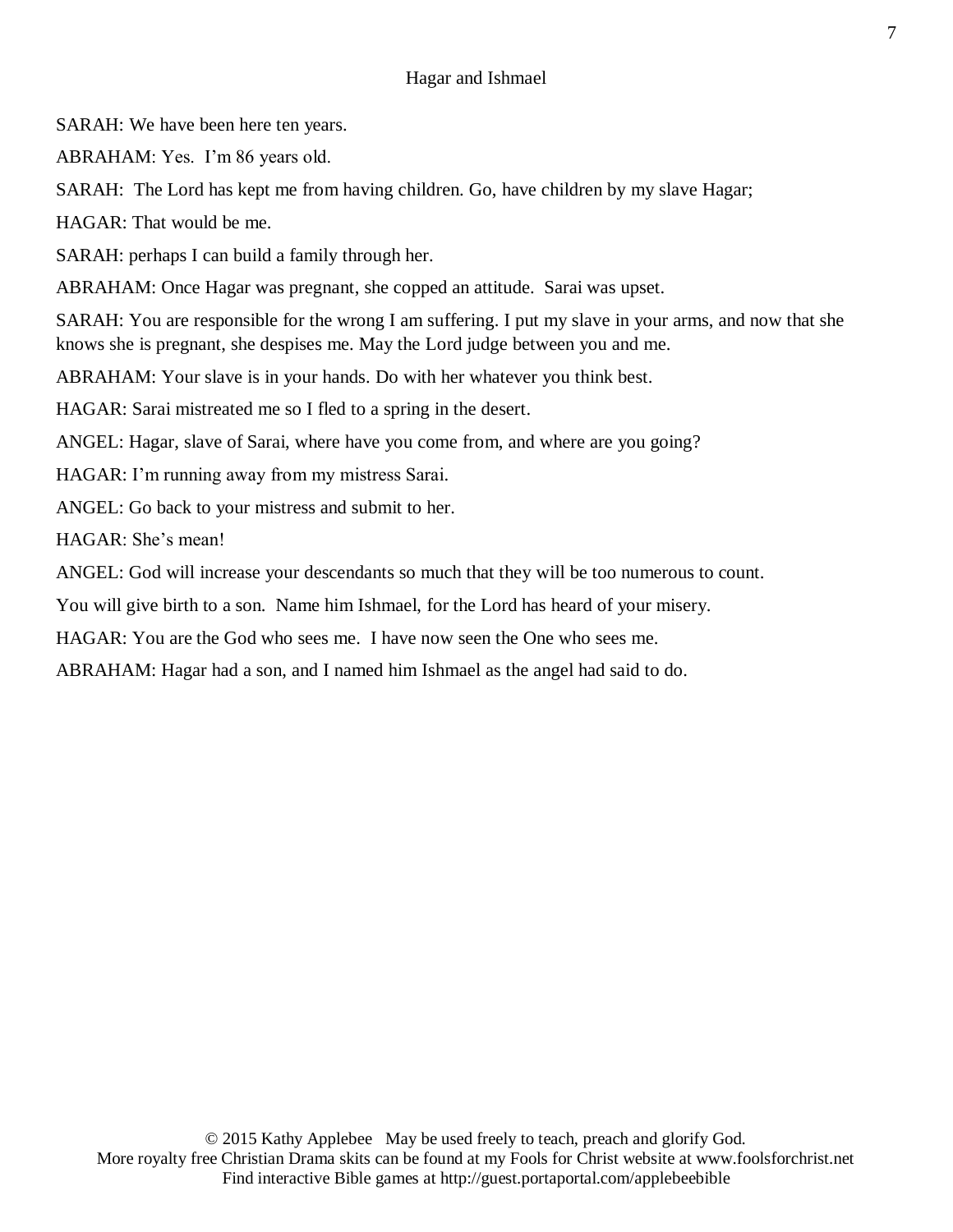SARAH: Time flies. Abram was 99 when God visited again.

VOG: I am God Almighty; walk before me faithfully and be blameless.

ABRAHAM: Yes, Lord.

VOG: Then I will make my covenant between me and you. You will be the father of many nations. No longer will you be called Abram; your name will be Abraham, for I have made you a father of many nations.

ABRAHAM: Thank you, Lord.

VOG: I will make nations of you, and kings will come from you. I will establish my covenant as an everlasting covenant between me and you and your descendants for the generations to come, to be your God and the God of your descendants after you.

ABRAHAM: What must I do?

VOG: You must keep my covenant, you and your descendants after you for the generations to come. Every male among you shall be circumcised.

ABRAHAM: Right away, Lord.

VOG: As for Sarai your wife, you are no longer to call her Sarai; her name will be Sarah. I will bless her and will surely give you a son by her. I will bless her so that she will be the mother of nations; kings of peoples will come from her.

ABRAHAM: *(to himself; an aside)* Will a son be born to a man a hundred years old? Will Sarah bear a child at the age of ninety? *(to God)* If only Ishmael might live under your blessing!

VOG: as for Ishmael, I have heard you: I will surely bless him; I will make him fruitful and will greatly increase his numbers. He will be the father of twelve rulers, and I will make him into a great nation. But my covenant I will establish with Isaac, whom Sarah will bear to you by this time next year. It will be an everlasting covenant.

HAGAR: On that very day Abraham took his son Ishmael and all those born in his household or bought with his money, every male in his household, and circumcised them, as God told him.

SARAH: Abraham was ninety-nine years old when he was circumcised,

HAGAR: Ishmael was thirteen.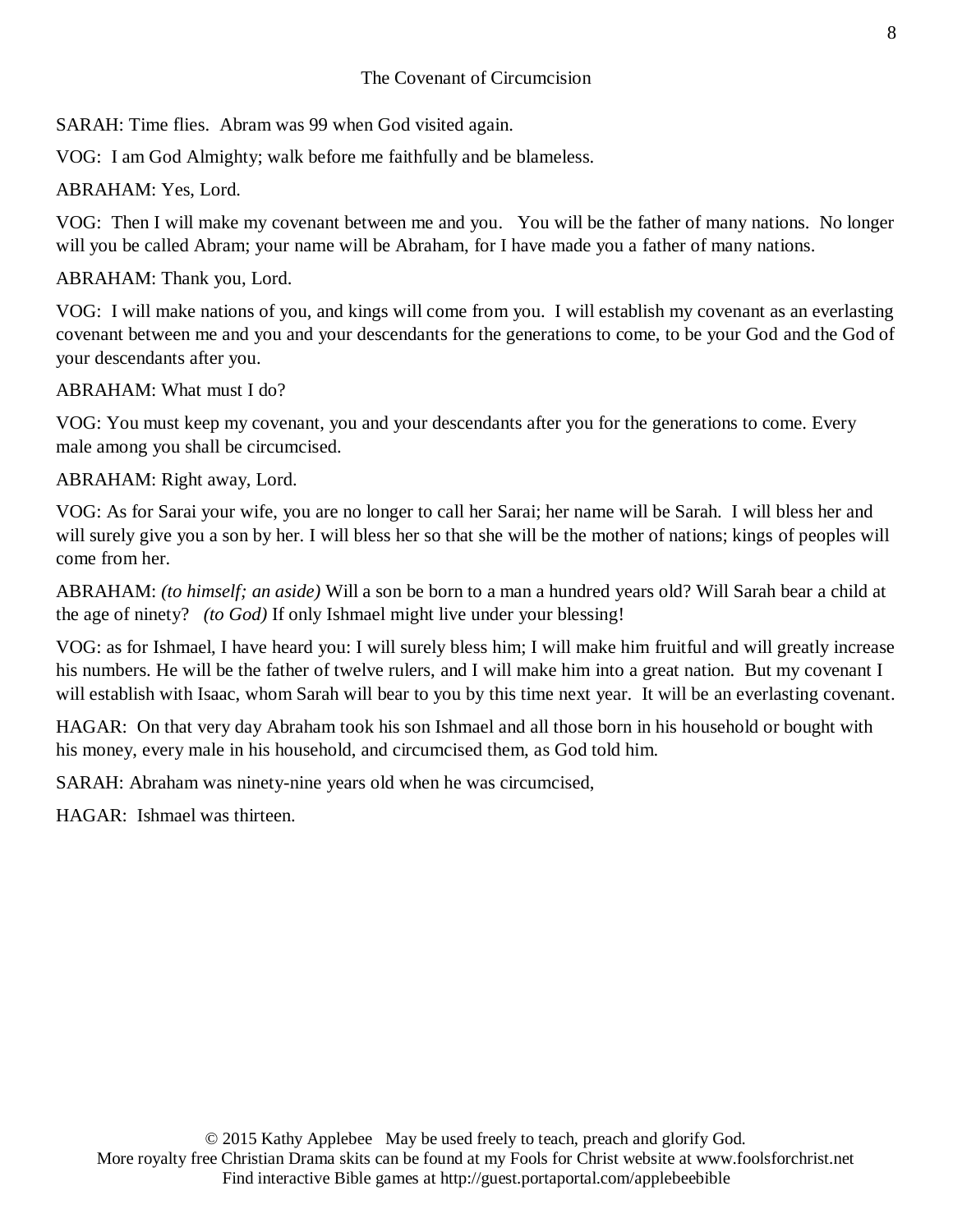SARAH: The Lord appeared to Abraham near the great trees of Mamre while he was sitting at the entrance to his tent in the heat of the day.

ABRAHAM: But I did not know it was the lord right away. I looked up and saw three men standing nearby.

SARAH: When he saw them, he hurried from the entrance of his tent to meet them and bowed low to the ground.

ABRAHAM: Hang out for a bit. Let a little water be brought, and then you may all wash your feet and rest under this tree. Let me get you something to eat, so you can be refreshed and then go on your way.

ANGEL: Very well; do as you say.

ABRAHAM: Sarai, quick, bake some bread from our finest flour.

SARAH: Right away.

ABRAHAM: *(to ABRAHAM'S SERVANT)* prepare the best, most tender BBQ.

ABRAHAM'S SERVANT: Right away.

ABRAHAM: Have some curds and milk for your first course.

ANGEL: Where is your wife Sarah?

ABRAHAM: In the tent.

ANGEL: About this time next year, Sarah your wife will have a son.

SARAH: *(laughing)* After I am worn out and Abraham is old, will I now have this pleasure?"

VOG: Why did Sarah laugh and say, 'Will I really have a child, now that I am old?' Is anything too hard for the Lord? I will return to you at the appointed time next year, and Sarah will have a son.

SARAH: *(frightened)* I did not laugh.

VOG: Yes, you did laugh.

ABRAHAM: Let me walk a ways toward Sodom with you.

VOG: Shall I hide from Abraham what I am about to do? Abraham will surely become a great and powerful nation, and all nations on earth will be blessed through him. For I have chosen him, so that he will direct his children and his household after him to keep the way of the Lord by doing what is right and just, so that the Lord will bring about for Abraham what he has promised him.

ABRAHAM: Tell me.

VOG: The outcry against Sodom and Gomorrah is so great and their sin so grievous I am going down to see if what they have done is as bad as the outcry that has reached me.

ABRAHAM: Will you sweep away the righteous with the wicked? What if there are fifty righteous people in the city? Will you really sweep it away and not spare the place for the sake of the fifty righteous people in it? Far be it from you to do such a thing—to kill the righteous with the wicked, treating the righteous and the wicked alike. Far be it from you! Will not the Judge of all the earth do right?

VOG: If I find fifty righteous people in the city of Sodom, I will spare the whole place for their sake.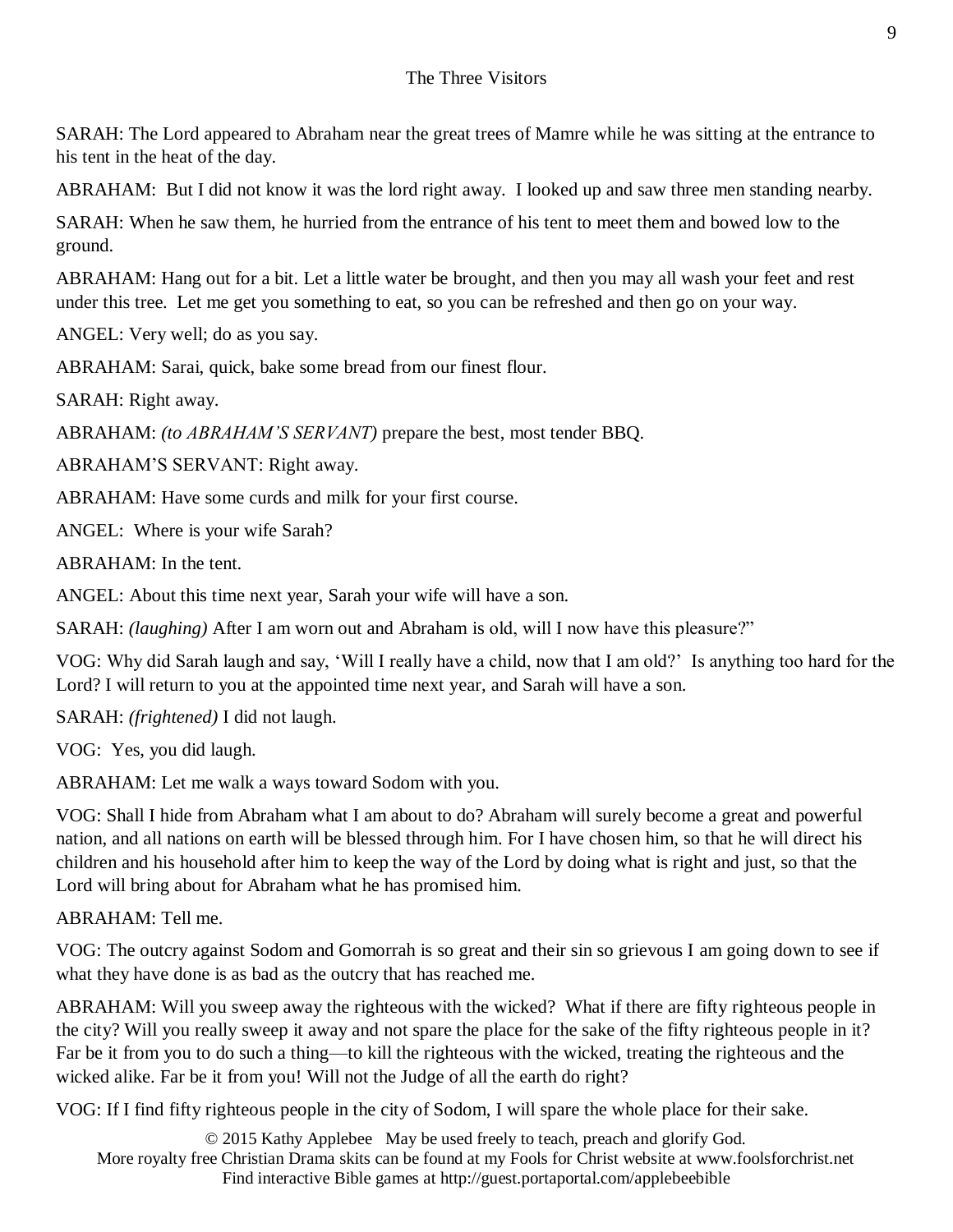ABRAHAM: Now that I have been so bold as to speak to the Lord, though I am nothing but dust and ashes, what if the number of the righteous is five less than fifty? Will you destroy the whole city for lack of five people?

VOG: If I find forty-five there, I will not destroy it.

ABRAHAM: What if only forty are found there?

VOG: For the sake of forty, I will not do it.

ABRAHAM: May the Lord not be angry, but let me speak. What if only thirty can be found there?

VOG: I will not do it if I find thirty there.

ABRAHAM: Now that I have been so bold as to speak to the Lord, what if only twenty can be found there?

VOG: For the sake of twenty, I will not destroy it.

ABRAHAM: May the Lord not be angry, but let me speak just once more. What if only ten can be found there? VOG: For the sake of ten, I will not destroy it.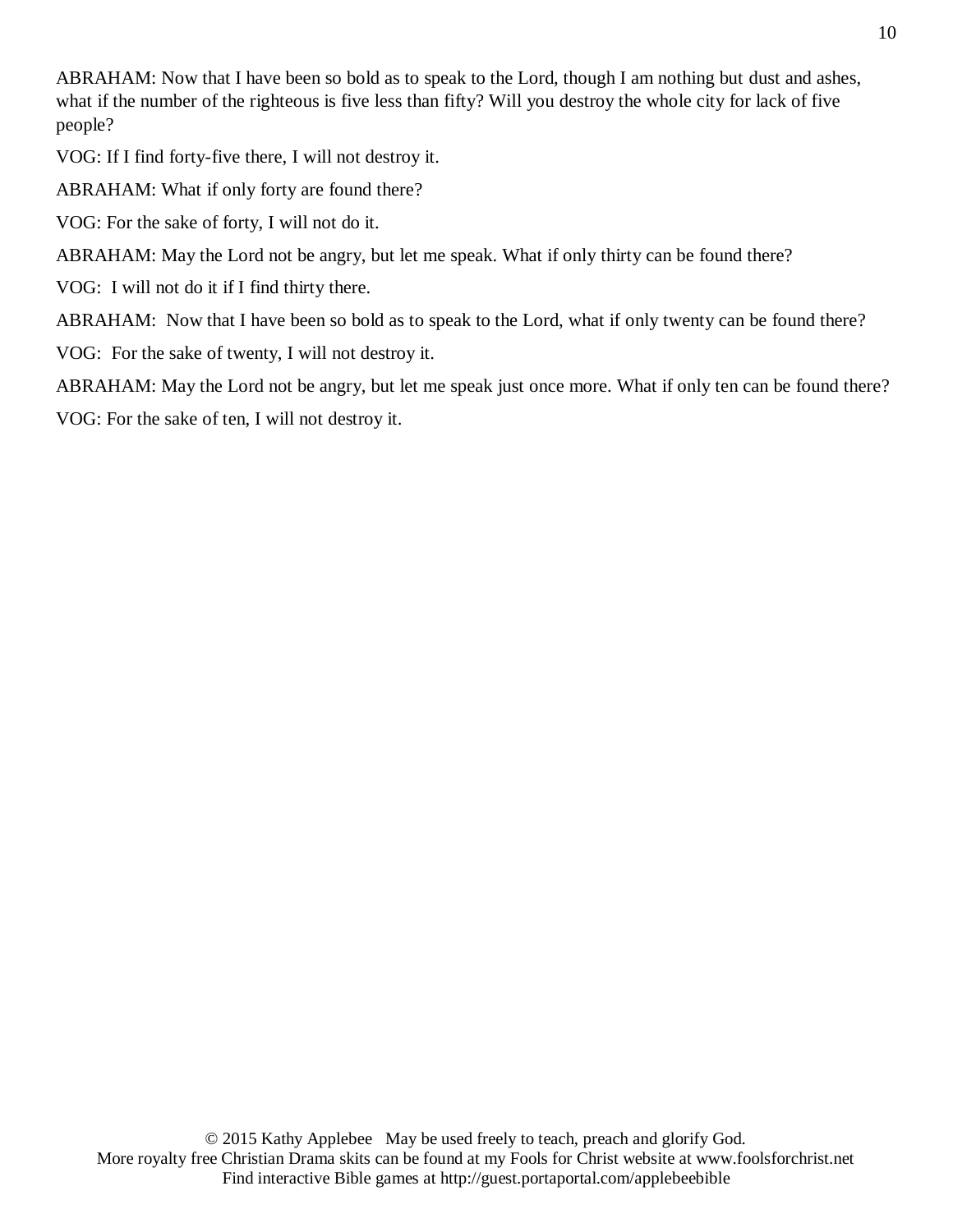# Sodom and Gomorrah Destroyed

SARAH: The two angels arrived at Sodom in the evening

LOT'S WIFE: Lot was sitting in the gateway of the city and greeted them.

LOT: My lords, please turn aside to your servant's house. You can wash your feet and spend the night and then go on your way early in the morning.

ANGEL: No, we will spend the night in the square.

LOT: I insist. *(quietly as an aside)* This is a very bad place. Let me prepare a meal for you.

ANGEL: Alright.

LOT'S WIFE: After dinner, all the riff raff from Sodom started banging on our door.

SODOM MEN: Where are the men who came to you tonight? Bring them out to us!

LOT: No, my friends. Don't do this wicked thing. These men have come under the protection of my roof.

SODOM MEN: Get out of our way. You're just a foreigner, and now you want to play the judge! We'll treat you worse than them."

LOT'S WIFE: They kept bringing pressure on Lot and moved forward to break down the door.

LOT: But visitors struck the men of Sodom, young and old, with blindness so that they could not find the door.

ANGEL: Do you have anyone else here—sons-in-law, sons or daughters, or anyone else in the city who belongs to you? Get them out of here, because we are going to destroy this place. The outcry to the Lord against its people is so great that he has sent us to destroy it.

LOT'S WIFE: Lot went out and spoke to the men who were pledged to marry his daughters.

LOT: Hurry and get out of this place, because the Lord is about to destroy the city!

LOT'S WIFE: But they thought Lot was joking.

ANGEL: It is nearly dawn. Hurry! Take your wife and your two daughters and go, or you will be swept away when the city is punished.

LOT: But … I ….

LOT'S WIFE: When Lot hesitated, they grasped our hands led us safely out of the city.

LOT: For the Lord was merciful to us.

ANGEL: Flee for your lives! Don't look back, and don't stop anywhere in the plain! Flee to the mountains or you will be swept away!

LOT'S WIFE: The Lord rained down burning sulfur on Sodom and Gomorrah—destroying all those living in the cities—and also the vegetation in the land.

LOT: But my wife looked back, and she became a pillar of salt.

ABRAHAM: Early the next morning I got up, looked down toward Sodom and Gomorrah, and saw dense smoke rising from the land, like smoke from a furnace.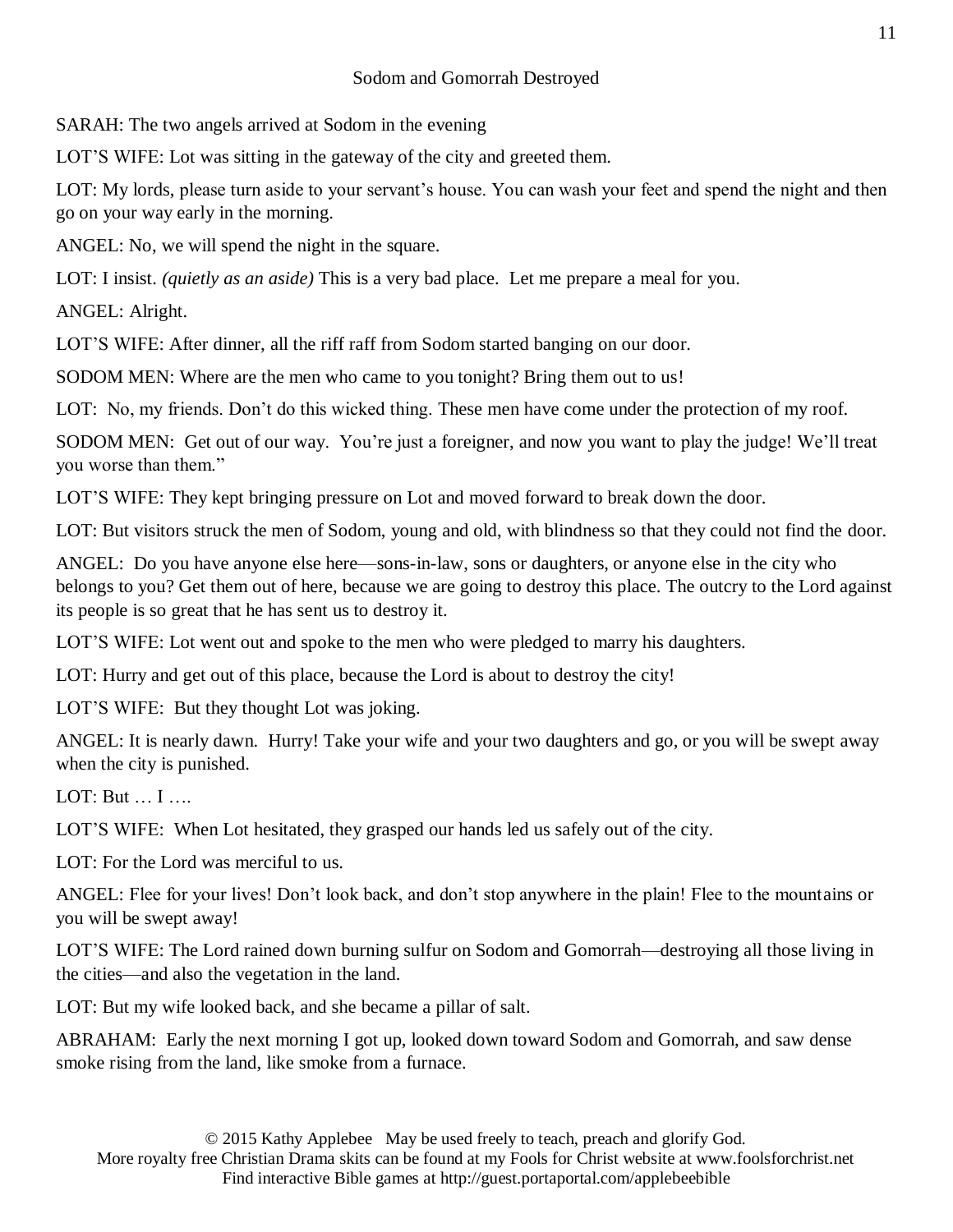# Abraham and Abimelech

ABRAHAM: *(to SARAH)* We're moving to Gerar, and just in case, I'm telling them you are my sister.

SARAH: Not again! It didn't work out so well last time.

KING ABIMELECH: That Sarah is hot. Get her for me.

SERVANT: Yes, your majesty, King Abimelech.

VOG: *(to Abimelech)* You are as good as dead because of the woman you have taken; she is a married woman."

KING ABIMELECH: Lord, will you destroy an innocent nation? Didn't Abraham say 'She is my sister,' and didn't Sarah also say, 'He is my brother'? I have done this with a clear conscience and clean hands.

VOG: Yes, I know you did this with a clear conscience, and so I have kept you from sinning against me. That is why I did not let you touch her. Now return the man's wife, for he is a prophet, and he will pray for you and you will live. But if you do not return her, you may be sure that you and all who belong to you will die."

KING ABIMELECH: How have I wronged you that you have brought such great guilt upon me and my kingdom? You have done things to me that should never be done. What was your reason for doing this?

ABRAHAM: I said to myself, 'There is surely no fear of God in this place, and they will kill me because of my wife.' Besides, she really is my sister, the daughter of my father though not of my mother; and she became my wife. When God had me wander from my father's household, I said to her, 'This is how you can show your love to me: Everywhere we go, say of me, "He is my brother."

KING ABIMELECH: *(to Sarah)* I am giving your brother sheep and cattle, slaves and a thousand shekels of silver. This is to cover the offense against you before all who are with you; you are completely vindicated.

SARAH: Then Abraham prayed to God, and God healed Abimelech, his wife and his female slaves so they could have children again.

ABRAHAM: The Lord had kept all the women in Abimelech's household from conceiving because of Sarah.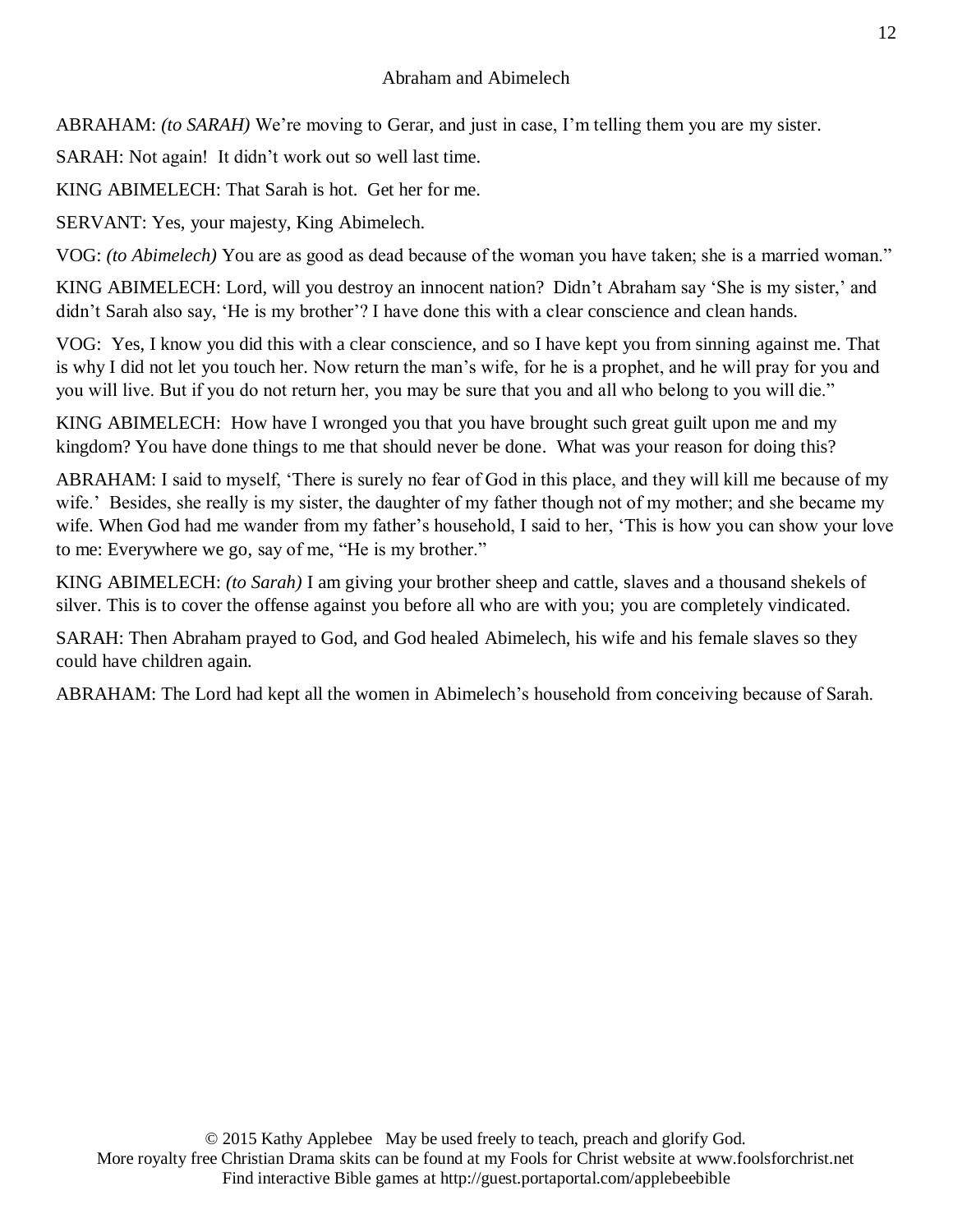# The Birth of Isaac

ABRAHAM'S SERVANT: Here ye, hear ye. Sarah just had a baby, His name is Isaac!

HAGAR: Abraham is a hundred years old!

SARAH: God has brought me laughter, and everyone who hears about this will laugh with me. Who would have thought that I, a ninety year old woman, would nurse children?

ANGEL: It was by faith that Sarah received power to conceive offspring, even though she was past the age.

SARAH: I considered that the One who had promised, the Lord God Almighty was faithful.

ABRAHAM: Now that Isaac is weaned Abraham, we'll have a great feast.

SARAH: First, get rid of that slave woman, Hagar and her son. I won't let Ismael share in the inheritance with my son Isaac.

ANGEL: The matter distressed Abraham greatly because it concerned his son.

VOG: Do not be so distressed about Ishmael and your slave woman, Hagar. It is through Isaac that your offspring will be reckoned.

ABRAHAM: But what about Ismael?

VOG: I will make the son of the slave into a nation also, because he is your offspring.

ABRAHAM: Hagar, you and Ismael have to go. Take this food and a skin of water.

ANGEL: Hagar and Ishmael wandered in the Desert until the water in the skin was gone.

HAGAR: Ishmael, stay here under these bushes. *(walks away sad)* I cannot watch the boy die. *(starts to sob)*

VOG: What is the matter, Hagar? Do not be afraid; I have heard the boy crying as he lies there. Lift the boy up and take him by the hand, for I will make him into a great nation.

HAGAR: Yes, Lord. Look *(points)* Ishmael, here is water.

ANGEL: God was with the boy as he grew up. He lived in the desert and became an archer. Hagar got a wife for him from Egypt.

VOG: This situation is an illustration.

HAGAR: I represent slavery and the old covenant.

SARAH: I represent the new covenant, children born as the result of a promise.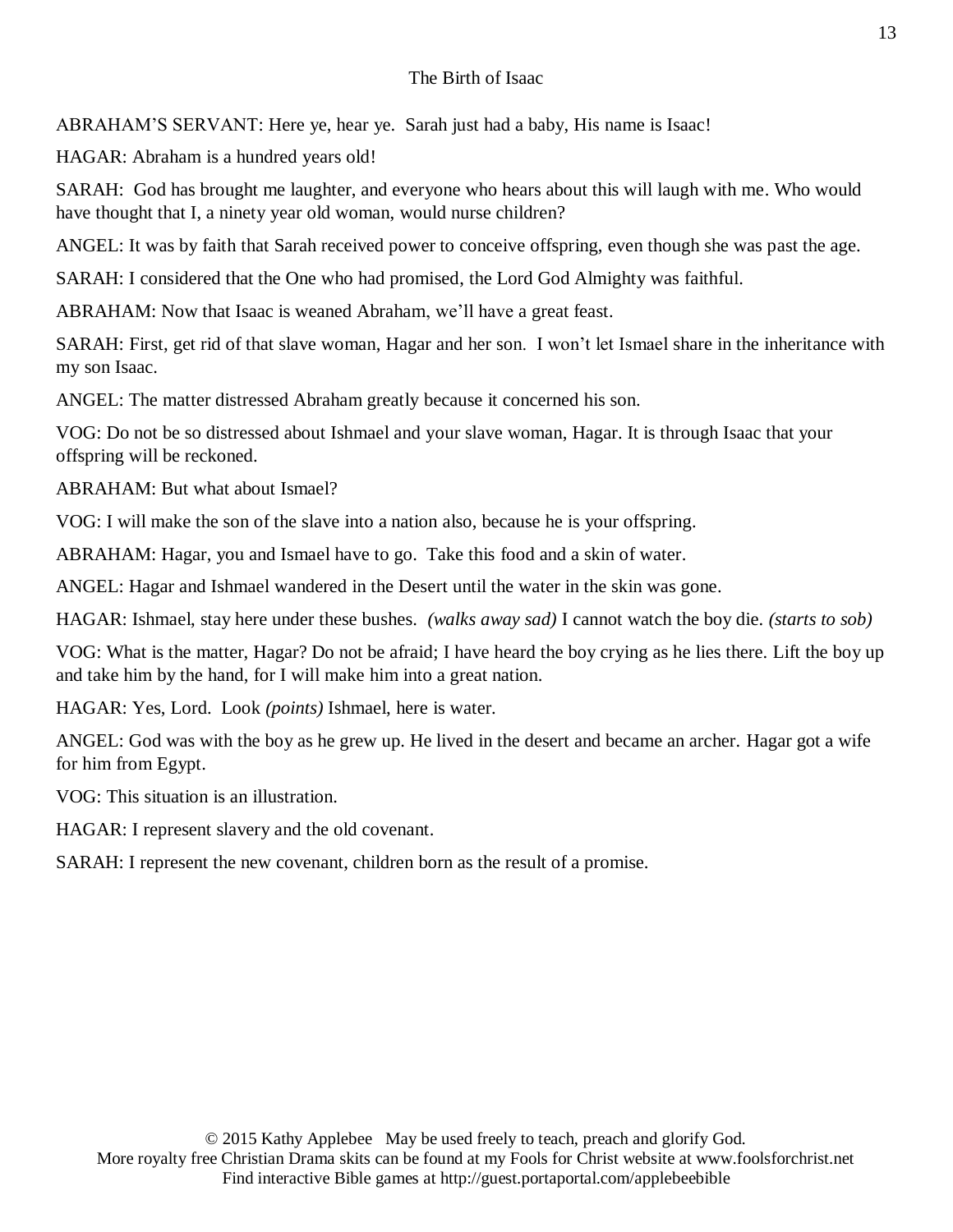# The Treaty at Beersheba

KING ABIMELECH: Abraham, God is with you in everything you do. Now swear to me here before God that you will not deal falsely with me or my children or my descendants. Show to me and the country where you now reside as a foreigner the same kindness I have shown to you.

ABRAHAM: I swear it. However, some of your servants seized my well.

KING ABIMELECH: I don't know who has done this. I heard about it only today.

ABRAHAM: Accept these seven lambs from my hand as a witness that I dug this well.

KING ABIMELECH: Very well. We'll call this place Beersheba since we swore an oath here.

SARAH: Abraham planted a tamarisk tree in Beersheba, and there he called on the name of the Lord, the Eternal God.

ABRAHAM: We stayed in the land of the Philistines for a long time.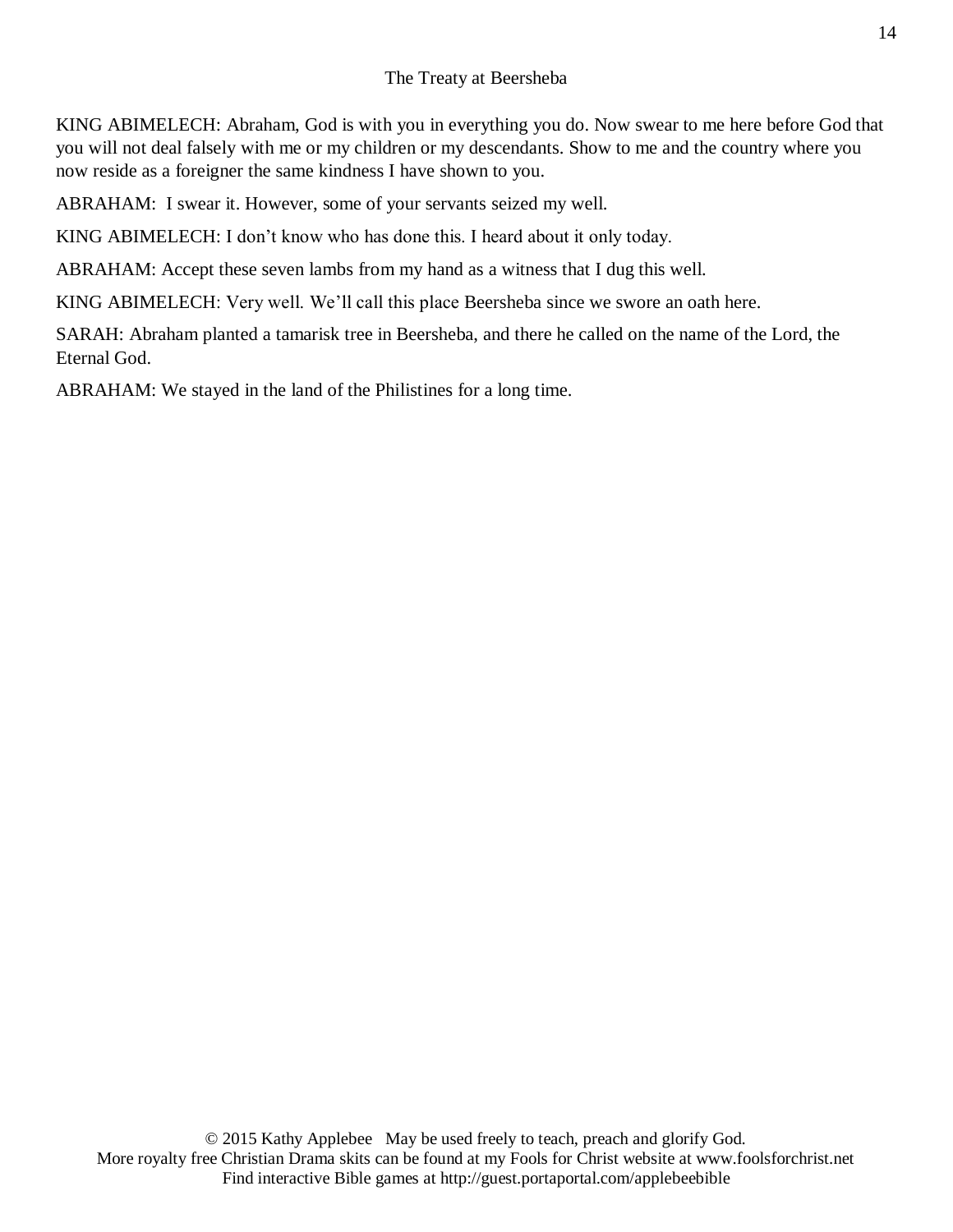# VOG**:** Abraham!

ABRAHAM: Here I am.

VOG: Take your son, your only son, whom you love—Isaac—and go to the region of Moriah. Sacrifice him there as a burnt offering on a mountain I will show you.

ABRAHAM: Yes, Lord. Load up my donkey.

ABRAHAM'S SERVANT: Right away.

ABRAHAM: God can do anything, even raise the dead.

ANGEL: On the third day Abraham arrived at Mt. Moriah.

ABRAHAM: You servants stay with the donkey while I and the boy worship. Then we will come back to you.

III: Father?

ABRAHAM: Yes, my son?

III: The fire and wood are here but where is the lamb for the burnt offering?

ABRAHAM: God himself will provide the lamb for the burnt offering, my son.

ANGEL: When they reached the place God had told him about, Abraham built an altar, arranged the wood on it, bound Isaac and laid him on the altar, on top of the wood. Just as he reached out his hand and took the knife to slay his son,

VOG: Abraham! Abraham!

ABRAHAM: Here I am.

VOG: Do not lay a hand on the boy. Do not do anything to him. Now I know that you fear me, because you have not withheld from me your son, your only son.

ANGEL: Abraham saw a ram caught by its horns and sacrificed it instead of his son.

ABRAHAM: I will call this place The LORD Will Provide.

VOG: I swear by myself, that because you have done this and have not withheld your son, your only son, I will surely bless you and make your descendants as numerous as the stars in the sky and as the sand on the seashore.

ABRAHAM: Thank you, Lord.

VOG: Your descendants possess the cities of their enemies, and through your offspring all nations on earth will be blessed, because you have obeyed me.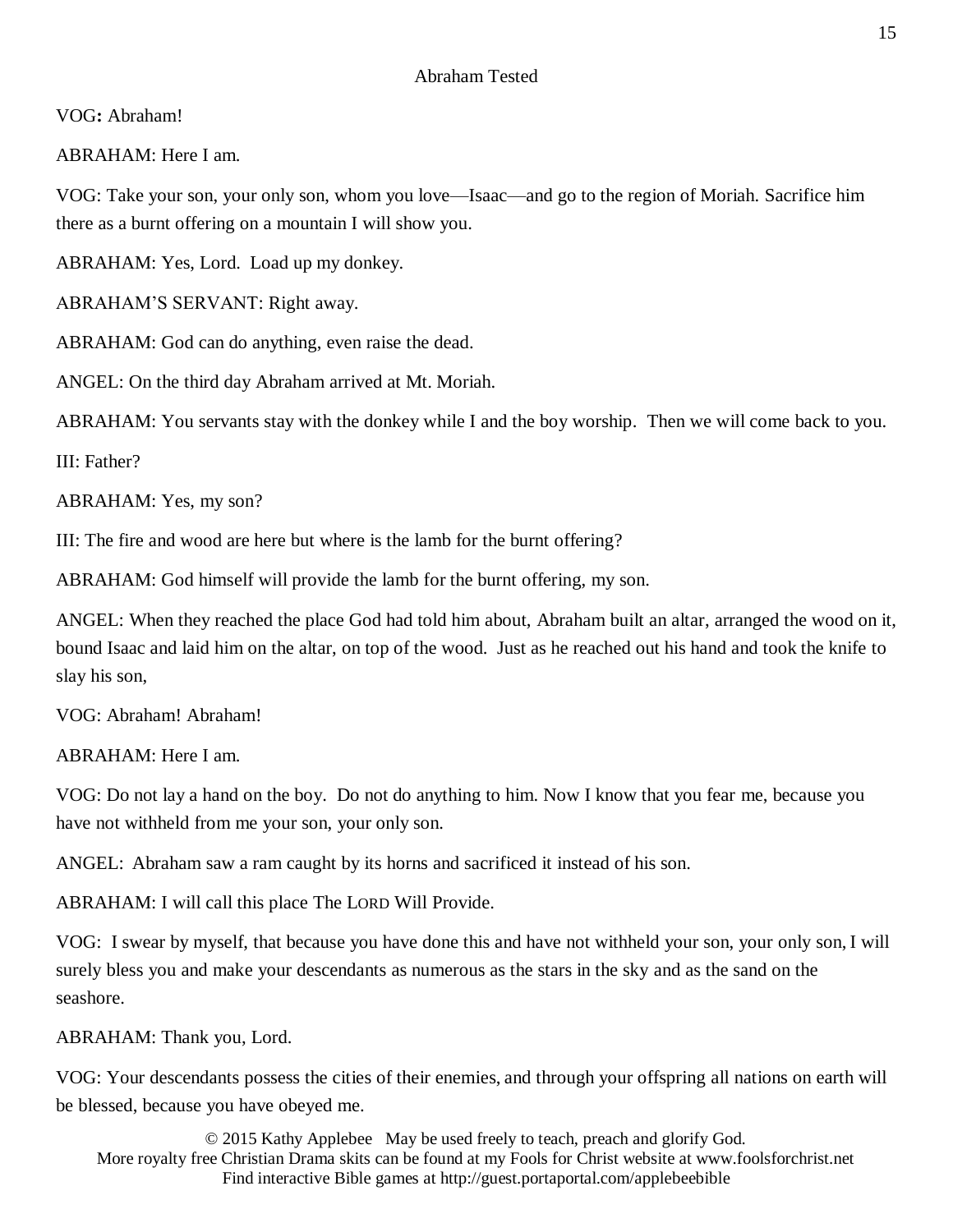ABRAHAM'S SERVANT: Abraham, your brother Nahor has had eight sons.

ABRAHAM: The Lord has been gracious to him as well.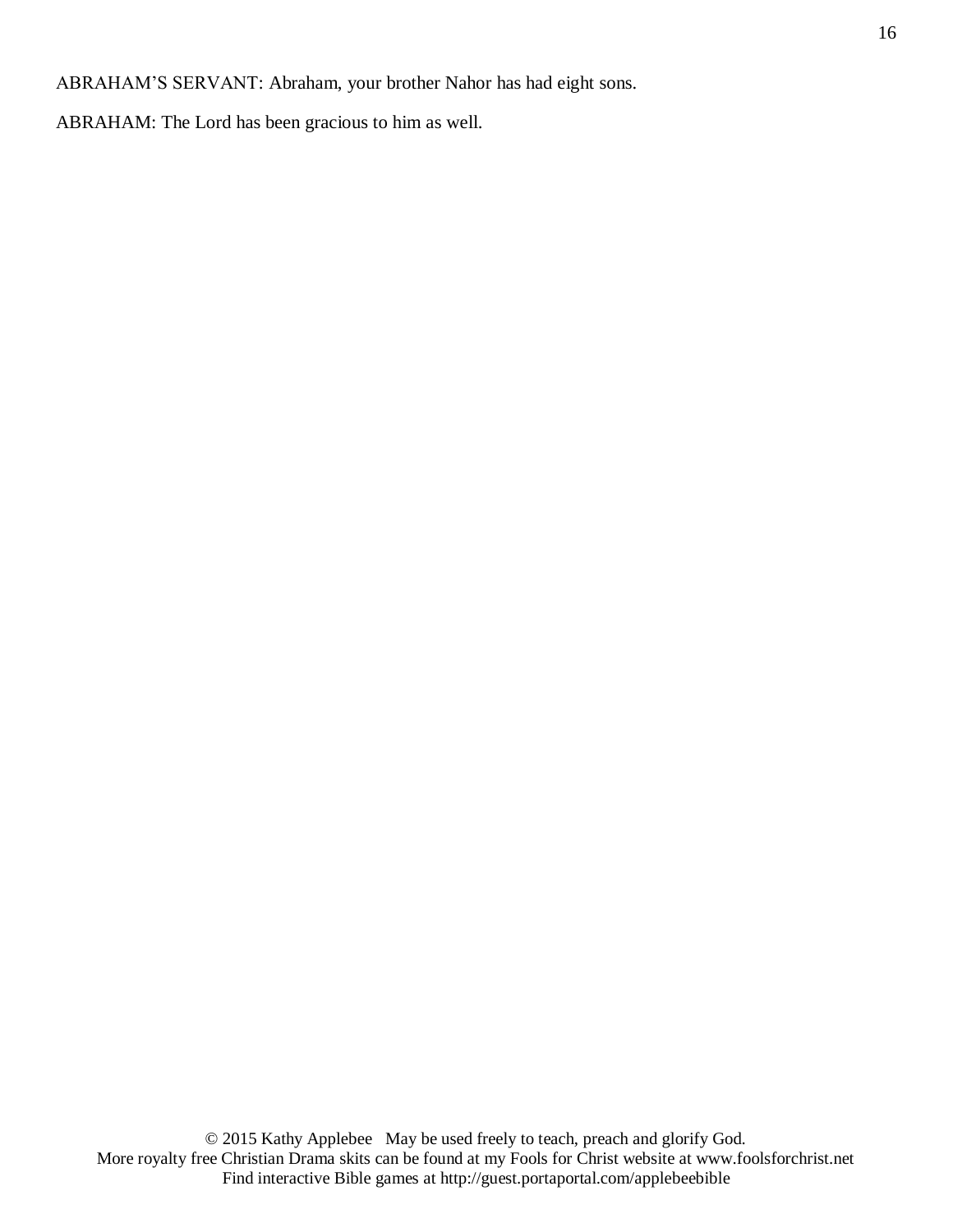#### The Death of Sarah

ABRAHAM: Sarah lived to be a hundred and twenty-seven years old.

ABRAHAM'S SERVANT**:** She died Hebron but Abraham owned no burial sites.

*NOTE: Before each line, the speaker bows to the listener*

ABRAHAM: My allies, I am a foreigner and stranger among you. Sell me some property for a burial site here so I can bury my dead.

EPHRON: Sir, listen to us. You are a mighty prince among us. Bury your dead in the choicest of our tombs. None of us will refuse you his tomb for burying your dead.

ABRAHAM: I would like to buy Ephron's cave at the end of his field. I'll pay full price.

EPHRON: No, my lord. I give you the field, and I give you the cave that is in it in the presence of my people. Bury your dead.

ABRAHAM: I insist I pay the price of the field. Accept it from me so I can bury my dead there.

EPHRON: Abraham, the land is worth four hundred shekels of silver, but what is that between you and me? Bury your dead.

ABRAHAM: I agreed to your terms. Here are four hundred shekels of silver.

ABRAHAM'S SERVANT: Then Abraham buried Sarah in the cave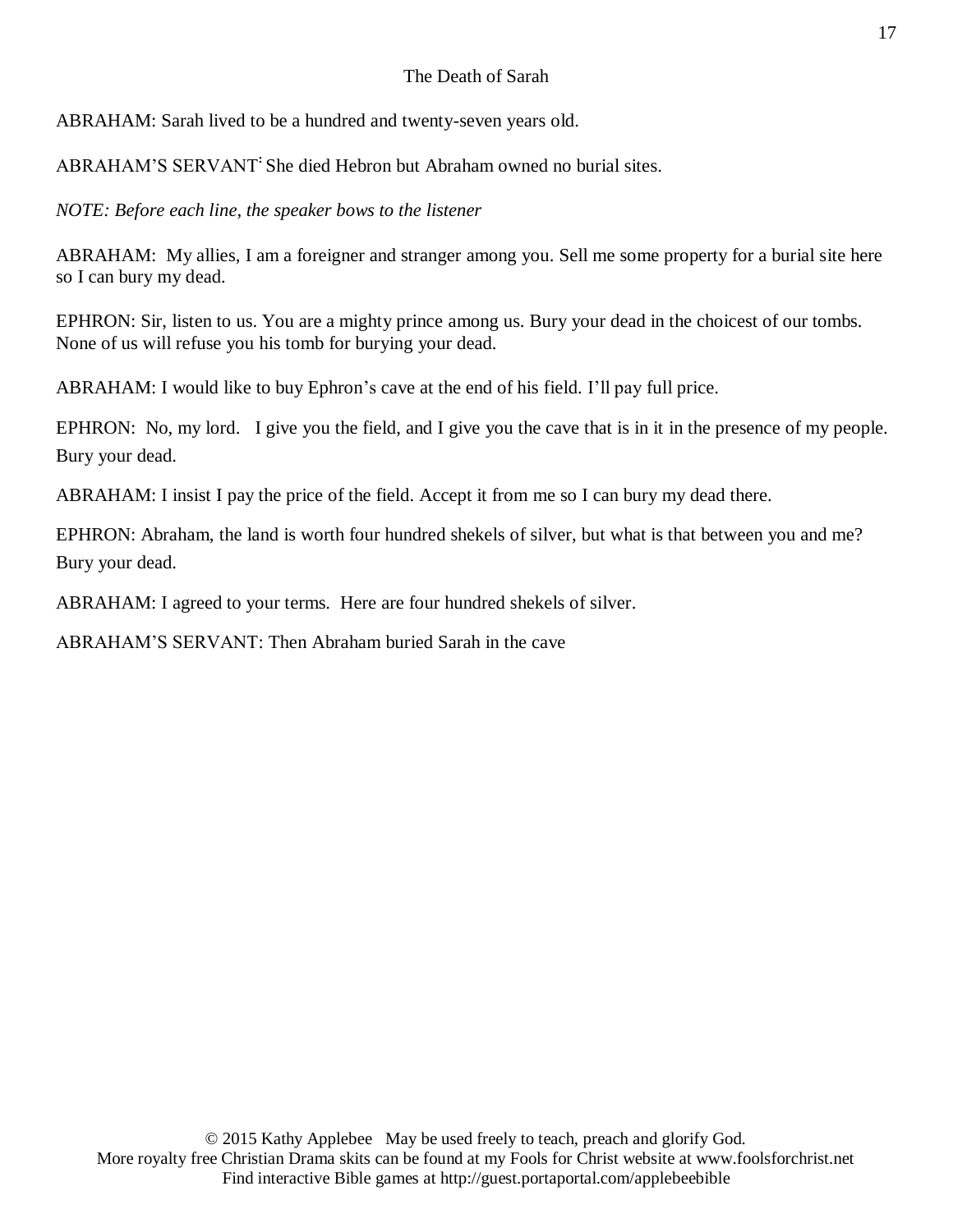#### Isaac Gets a Wife

ABRAHAM: I am very old, and the LORD had blessed me in every way.

ABRAHAM'S SERVANT: He has my Lord.

ABRAHAM: I want you to get a wife for Isaac.

ABRAHAM'S SERVANT: From the daughters of the Canaanites?

ABRAHAM: No! Go to my country and my own relatives and get a wife for my son Isaac.

ABRAHAM'S SERVANT: What if the woman is unwilling to come back with me to this land? Shall I then take your son back to the country you came from?

ABRAHAM: No. The LORD, the God of heaven, who brought me out of my native land and promised me that He would give this land to my offspring. He will send his angel before you so that you can get a wife for my son from there.

ABRAHAM'S SERVANT: I'll get the camels ready.

ABRAHAM: Take ten and pack all kinds of good things.

ANGEL: The servant arrived at town of Nahor. He had the camels kneel down near the well outside the town; it was toward evening, the time the women go out to draw water.

ABRAHAM'S SERVANT: LORD, God of my master Abraham, make me successful today, and show kindness to my master Abraham. See, I am standing beside this spring, and the daughters of the townspeople are coming out to draw water. May it be that when I say to a young woman, 'Please let down your jar that I may have a drink,' and she says, 'Drink, and I'll water your camels too'—let her be the one you have chosen for your servant Isaac. By this I will know that you have shown kindness to my master.

ANGEL: Before he had finished praying, Rebekah came out with her jar on her shoulder. She very beautiful.

ABRAHAM'S SERVANT: Please give me a little water from your jar.

REBEKAH: Drink, my lord. I'll draw water for your camels too, until they have had enough to drink.

ANGEL: She quickly emptied her jar into the trough, ran back to the well to draw more water, and drew enough for all his camels.

ABRAHAM'S SERVANT: *(handing her gold nose ring and two gold bracelets)* Whose daughter are you? Please tell me, is there room in your father's house for us to spend the night?

REBEKAH: I am the daughter of Bethuel, the son of Milkah and Nahor. We have plenty of straw and fodder, as well as room for you to spend the night.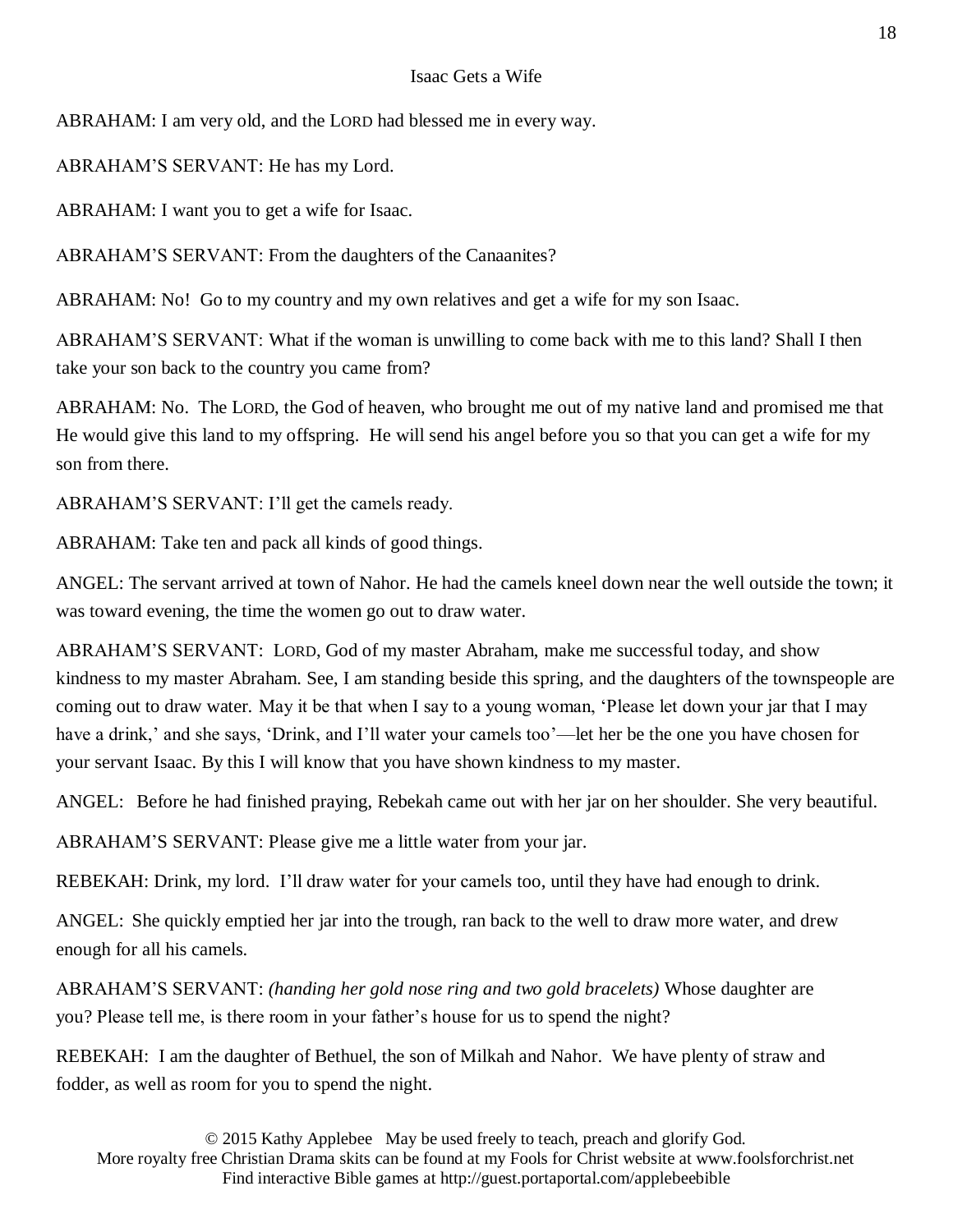ABRAHAM'S SERVANT: Praise be to the LORD, the God of my master Abraham, who has not abandoned his kindness and faithfulness to my master. The LORD has led me to the house of my master's relatives.

ANGEL: Rebekah ran and told her mother's household about these things. She showed them the flashy gold jewelry. Her brother Laban hurried out to Abraham's servant.

LABAN: Come, you who are blessed by the LORD. Why are you standing out here? I have prepared the house and a place for the camels.

ANGEL: The servant unloaded the camels at Bethuel's house but refused the food set before him.

ABRAHAM'S SERVANT: I will not eat until I have told you what I have to say.

LABAN: Tell us.

ABRAHAM'S SERVANT: I am Abraham's servant. The LORD has blessed my master abundantly, and he has become wealthy. God has given him sheep and cattle, silver and gold, male and female servants, and camels and donkeys. He has given everything to his only son, Isaac, born to him in his old age.

ANGEL: The servant proceeded to tell them about his prayer and that Rebekah was God's answer to that prayer.

ABRAHAM'S SERVANT: The LORD God led me on the right road to get the granddaughter of my master's brother for his son. Now if you will show kindness and faithfulness to my master, tell me.

LABAN: This is from the LORD; we can say nothing to you one way or the other. Here is Rebekah; take her and let her become the wife of your master's son, as the LORD has directed.

ANGEL: The servant bowed down to the ground before the LORD. Then brought out gold and silver jewelry and articles of clothing and gave them to Rebekah. He also gave costly gifts to her brother and to her mother.

LABAN: Let Rebekah remain with us ten days or so; then go.

ABRAHAM'S SERVANT: Do not detain me, now that the LORD has granted success to my journey. Send me on my way so I may go to my master.

LABAN: Our sister, may you increase to thousands upon thousands; may your offspring possess the cities of their enemies.

ANGEL: Rebekah, her nurse and her attendants mounted the camels and headed home. Isaac married Rebekah and was comforted after his mother's death.